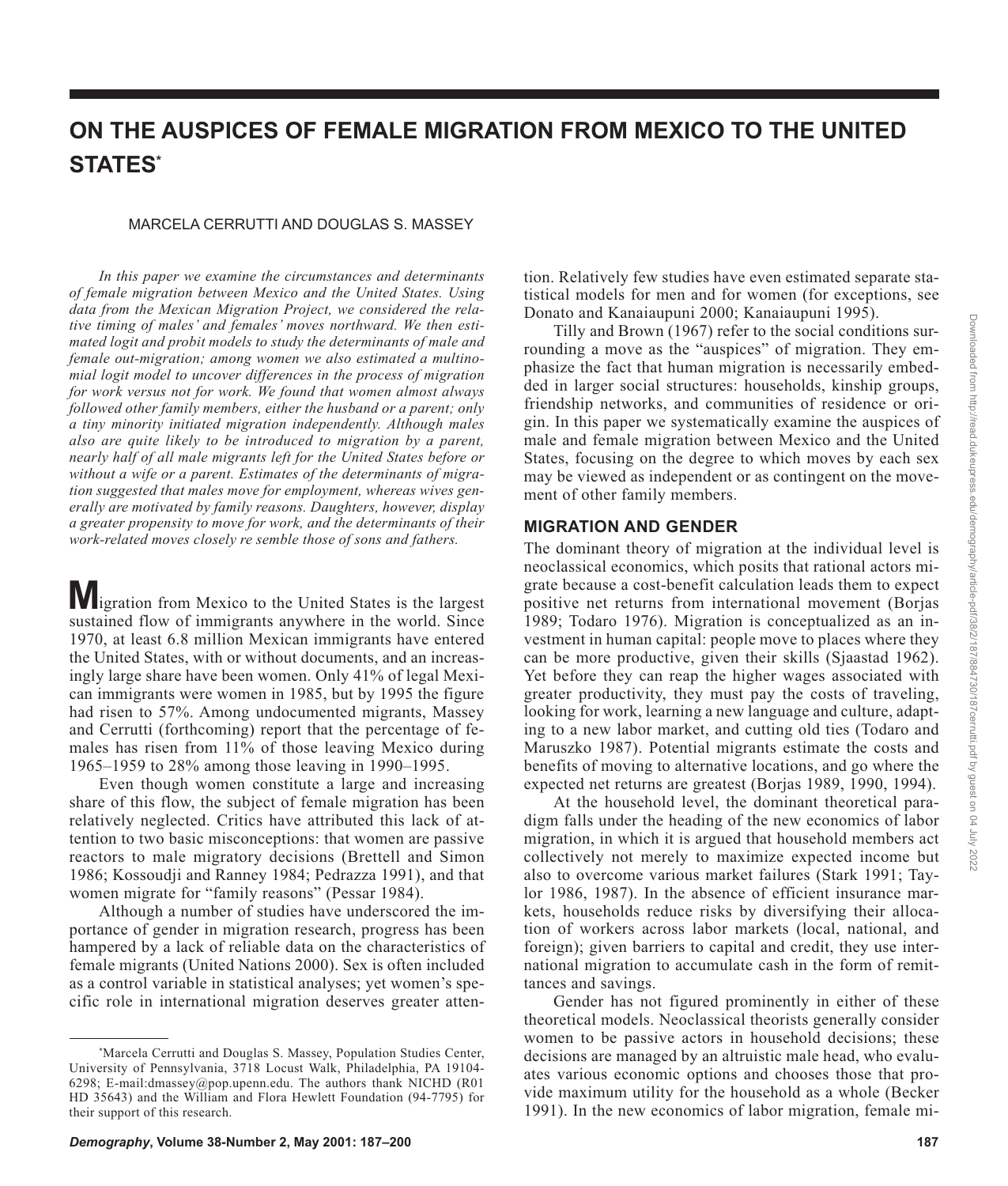Recent scholars have challenged the idea that household members cooperate rationally in developing economic strategies: they argue that this view overestimates families' capacity to define objectives, evaluate means, and undertake actions. More to the point, it ignores conflicts of interest and power within the household (Gonzalez de la Rocha 1994; Grasmuck and Pessar 1991; Hondagneu-Sotelo 1992; Repak 1995; Roldan 1988; Tilly and Scott 1978). As Riley and Gardner (1993:200) observe, "[I]n reality 'household strategies' are more likely to derive from decisions made by the most powerful household members, decisions that, by affecting all household members irrespective of their involvement in the decision-making process, may give rise to dissent or resistance."

Ethnographic research suggests a key power difference by gender (Pedraza 1991). Within the family, husbands precede wives in migration not because of a strategy that has been devised consensually in keeping with the wives' wishes, but because the latter have been excluded from decision making (Hondagneu-Sotelo 1992); thus they are left feeling vulnerable and fearing infidelity, abandonment, or widowhood (Chavez 1992). Fieldwork shows that the costs and benefits of migration fall differently on men and on women (Espinosa 1997; Goldring 1996; Grasmuck and Grosfoguel 1997; Hondagneu-Sotelo and Avila 1997).

The presence of a gendered power difference within the family does not mean that the women are entirely powerless, nor that they play no role in household decision making. Women can influence family decisions even if they do not have the final word, and their bargaining power varies significantly by age, household position, and parity (Ortiz 1996; Riley and Gardner 1993). Nonetheless, acknowledging the possibility of conflicting interests and gendered inequalities within the family challenges the view of households as rational, utility-maximizing, risk-minimizing, or capital-accumulating units.

Who migrates to the United States and why is determined not only by the gender division of labor within households, but also by the structure of opportunities available to men and women in sending and receiving societies, particularly labor market opportunities. The sex segregation of jobs, for example, shapes individual perceptions of the costs and benefits of migration. Moreover, several studies find compelling evidence of gender differences in the constitution of social networks and their effects on migration and employment (see Gilberston 1995; Greenwell, Valdez, and DaVanzo 1997; Hagan 1998).

In those few cases where gender-specific analyses have been performed, the estimated effects generally reveal significant differences in the determinants of male and female migration, especially with respect to life cycle factors. Kanaiaupuni (1995) found that a greater number of children

in the household reduced the odds of first migration among Mexican women, but it had no effect on the likelihood of male migration (see Massey and Espinosa 1997). Similarly, marriage generally reduced the odds of initial migration among men (see Massey et al. 1987; Massey and Espinosa 1997), but the findings for women have been contradictory. Donato and Kanaiaupuni (2000) found that marriage had a negative effect on migration, whereas Kanaiaupuni (1995) found significantly higher odds of out-migration among cohabiting women.

Socioeconomic factors also exert different effects on the likelihood of male and female migration. Donato and Kanaiaupuni (2000) found that education is related positively to the likelihood of U.S. migration among Mexican women; for men, however, the relationship is typically negative or zero (see Kanaiaupuni 1995; Massey and Espinosa 1997; Taylor 1986, 1987). In addition, landownership generally binds women to the community, but it frees men for foreign employment by providing collateral for loans to finance trips. Similarly, business ownership reduces the odds of male migration but increases the odds of female movement (Donato 1993). Espinosa and Massey (1997) found that access to social capital was generally more important in determining the likelihood of female than male migration, although the effect was positive in both cases.

Despite the generalized view that Mexican women migrate primarily for family reasons, fragmented empirical evidence suggests other motives. Most Mexican women work when they arrive in the United States (Chavez 1992; Hongdagneu-Sotelo 1994; Reichert and Massey 1979); under certain circumstances—a history of family migration, conflict, or marital disruption—they become very likely to migrate for employment (Chavez 1992; Reichert and Massey 1979, 1980). In their sample of undocumented women, Hondagneu-Sotelo and Avila (1997) found that 40% of the mothers were working to support children left behind in the country of origin.

Among undocumented women in Los Angeles, Simon and Corona DeLey (1986) found that 69% came to the United States with the intention of working (compared with 44% of documented women). Similarly, 70% of the undocumented women rated economic reasons as "very important" in considering their move, followed by "personal benefits."

The overrepresentation of female migrants in domestic service and their relatively low earnings are well known. In their study of Latinas in Orange County, California, Chavez et al. (1997) found that 52% of undocumented migrants and 38% of documented migrants were employed either full- or part-time, mostly in service jobs such as housecleaning and child care, and (to a lesser extent) as waitresses, hotel maids, and kitchen staff. Among documented women, however, the percentage in services was only 34% (also see Ranney and Kossoudji 1983; Simon and Corona DeLey 1986).

Thus, research to date suggests that women constitute a large and growing fraction of Mexican migrants to the United States, that their motivations for migration differ from men's, that females' migration decisions often are constrained by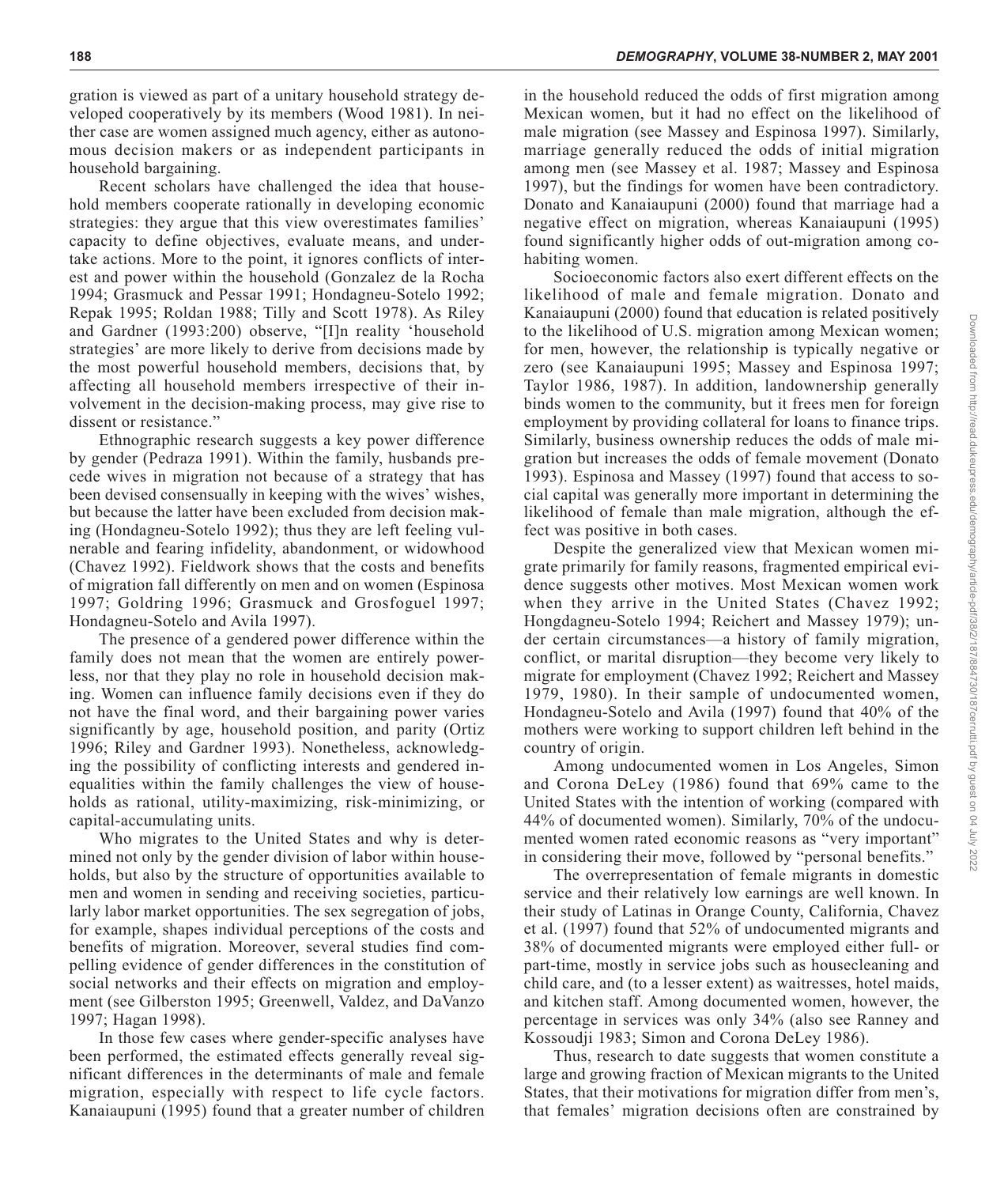patriarchal norms and gender-linked power differences within the family, and that the costs and benefits of migration are structured by social institutions that themselves are influenced by gender. The literature on Mexican migration, however, does not make clear the degree to which familial or economic motivations predominate in females' decision making, women's latitude to move independently, or the extent to which various structural constraints undermine labor force participation as a motivation for female migration.

Motivations cannot be observed directly, but can be inferred from a migrant's behavior. Motivations also may be complex, reflecting various intentions simultaneously and changing over time with personal circumstances and socioeconomic conditions. One never can definitively identify motives for migration; in this paper, however, we consider gendered differences in migratory behavior and draw on prior research and theory to infer the existence of differences between men and women regarding intentions and the effect of patriarchal constraints.

We first consider differences in the timing of migration to the United States, focusing on when men and women migrate in relation to other family members and on the stage in the life course. We assume that actors who move before other family members are more independent and freer of constraints than actors who move after other family members have paved the way. Second, we consider the migrants' labor force behavior once they arrive in the United States, and examine how strongly U.S. employment is determined by different sets of factors for men and for women. We assume that migrants who do not work are motivated less by economic concerns than those who do. We also assume that when migrants' work and migratory behaviors are connected more strongly to various forms of capital (human, social, financial, real) than to various indicators of the life course (family position, parity, marital status), the auspices of migration are more economic than familial.

#### **SOURCE OF DATA**

Our data come from the Mexican Migration Project (MMP), which is funded by grants from the National Institute of Child Health and Human Development and the William and Flora Hewlett Foundation. (These data are publicly available to users at www.pop.upenn.edu/mexmig/.) The MMP database consists of simple random samples gathered during the winter months of 1982–1983 and in successive years from 1987 to 1996 in 50 Mexican sending communities. Although most of these communities are located in the states of western Mexico (Colima, Guanajuato, Jalisco, Michoacán, Nayarit, San Luis Potosí, and Zacatecas), the traditional heartland for migration to the United States (see Durand, Massey, and Zenteno 2001), in recent years the sample has broadened to incorporate communities in newer sending states such as Guerrero, Oaxaca, and Puebla.

In choosing communities for study, the MMP investigators sought to include a range of population sizes, ethnic compositions, and economic bases. Communities were *not* chosen because they were known to contain U.S. migrants; in fact, the MMP data incorporate a wide range of migration prevalence ratios, ranging from one community where just 9% of adults have gone to the United States to another where 60% have migrated (see Massey, Goldring, and Durand 1994). Although the resulting sample is not strictly representative of all Mexican immigrants, it contains a broad cross-section of households and communities. When Zenteno and Massey (1999) systematically compared migrants from the MMP with those identified in an independent representative national survey of Mexico, they found remarkably similar profiles.

In most communities, the MMP sample size was 200 households, although in smaller settlements fewer households sometimes were chosen; in a few cases, a larger number was taken. Sampling frames were constructed by conducting a house-to-house census. Usually the entire town or city was canvassed, but in large urban areas this was not possible; specific working-class neighborhoods were demarcated and sampled instead. Except in one community, all of the interviews were conducted during December and January, when seasonal migrants return home to spend the Christmas holidays with their families. As a result, the community samples are representative of dwellings occupied during the winter months of the survey year.

These data were supplemented with nonrandom samples of out-migrants located in the United States during the summer following each winter's survey. From the Mexican samples, we determined where in the United States migrants went, and we sent interviewers to those areas to survey people who had settled abroad. We used snowball sampling methods (Goodman 1961) to compile the sample of settled out-migrants. In most communities, 20 out-migrant households were interviewed, but fewer households were surveyed in smaller settlements. Across the 50 communities, the sampling fraction averaged .267, although the range extended from .006 to 1.0. Refusals generally were not a problem; they averaged about 6% and extended up to about 15%. (This figure reflected local political conditions rather than concerns about the study per se.) Complete information on sample sizes, sampling fractions, and refusal rates for each community are available at the MMP website.

Respondents were interviewed with ethnosurvey methods (Massey 1987, 1999). Within each household, interviewers gathered basic information about the social, economic, and demographic characteristics of the head, the spouse, the head's children, and other household members. They also determined which members had been to the United States, and from those persons they gathered basic data about the first and most recent U.S. trips: dates, durations, and destinations, as well as each migrant's legal status, occupation, and wages. From this information we reconstructed the exact timing of entry into marriage and migration for household heads and their spouses. We also reconstructed the timing of migration for sons and daughters relative to their parents' migration. Although we excluded other family members and single parents from the analysis, households containing only heads, spouses, and children constituted 90% of the MMP sample.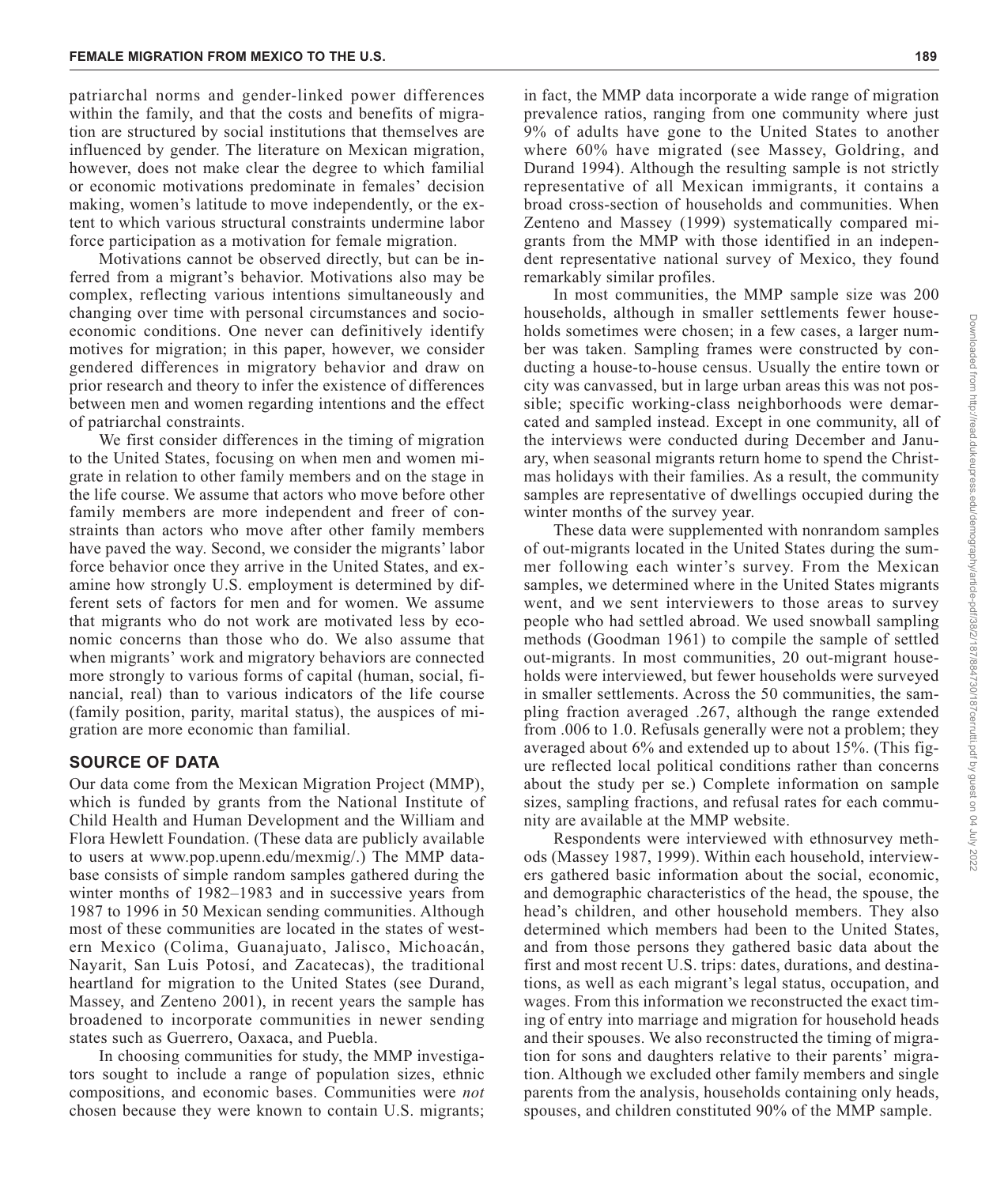#### **<sup>190</sup>** *DEMOGRAPHY***, VOLUME 38-NUMBER 2, MAY 2001**

# **THE TIMING OF MALE AND FEMALE MIGRATION**

In Mexico, who migrates and why is likely to be related strongly to gender and household position. Not every family member is in a position to consider migration as a realistic alternative. Cultural values, normative expectations, and social institutions, as well as historical and structural factors, inevitably shape the range and number of choices.

According to MMP data, Mexican migration continues to be male-dominated. Among those age 14 and over with U.S. migratory experience, 52% are male household heads and 21% are sons. Female spouses and daughters together constitute only 22% of all migrants. Table 1 shows the extent to which male and female migrants began moving "independently." Never-married migrants are considered to be independent if they preceded their parents in migration; married migrants are defined as independent if they preceded their spouse in moving northward. Although migrants who have married but have no spouse present may have migrated independently, we cannot make a firm determination about their status because we lack information on the spouse's migration history.

The left-hand columns present distributions indicating the relative timing of first migration for husbands, wives, unmarried sons, and unmarried daughters (who constitute 87% of all daughters) with U.S. experience who were living in the household at the time of the survey. (Henceforth we call these persons the "basic sample.") In the right-hand columns we expand the sample by including sons and daughters who were reported as having left the household but who were still unmarried at the time of the survey (the "expanded

sample"). We include these individuals on the theory that they may include absent migrant children who might resume household membership upon their return (see Massey and Zenteno 2000).

Both distributions suggest that Mexico-U.S. migration still is led primarily by males; women generally become involved *after* involvement by another (typically male) family member. Of the 2,035 female U.S. migrants identified in our basic sample, very few can be inferred as having moved on their own: just 3.8% of all female migrants were married with no spouse present and thus were potentially (but not necessarily) independent. Another 12.5% were married and moved either before or without their husbands, and 3.2% were unmarried and moved before or without their parents. All told, then, no more than 20% of female migrants, a clear minority, fit the profile of a potentially independent migrant.

In contrast, 38.7% of all females with U.S. migrant experience were unmarried daughters who clearly followed a parent northward; another 36.9% were married women who followed their husbands in migration. Thus three-quarters of all females with migrant experience left on their first U.S. trip only *after* a parent or husband had already gone. Among the 5,414 male migrants in the basic sample, however, precisely the opposite occurred: a clear majority left for the United States before or without either a parent or a wife. Nearly half (47.8%) were married to wives who had never migrated, and in another 12% of cases the husband left before the wife. In addition, 7% of male migrants were never married and moved before or without their parents. Thus, in two-thirds of all cases, men clearly led the way northward; this fraction does not include the ambiguous category of mar-

|                                                            | Basic Sample, <sup>a</sup> All Ages |                  | Expanded Sample, $\frac{b}{2}$ Age 15+ |                  |
|------------------------------------------------------------|-------------------------------------|------------------|----------------------------------------|------------------|
| Marital Status and Timing<br>of Migration Within Household | Males                               | Females          | Males                                  | Females          |
| Never Married                                              |                                     |                  |                                        |                  |
| Parents never in U.S.                                      | 6.5                                 | 3.0              | 11.0                                   | 6.3              |
| Migrated before parents                                    | 0.5                                 | 0.2              | 0.8                                    | 0.6              |
| Migrated after parents                                     | 24.5                                | 38.7             | 28.6                                   | 42.3             |
| Married With Spouse                                        |                                     |                  |                                        |                  |
| Spouse never in U.S.                                       | 47.8                                | 4.3              | 41.6                                   | 3.9              |
| Migrated before spouse                                     | 12.0                                | 8.2              | 10.4                                   | 7.4              |
| Migrated after spouse                                      | 5.0                                 | 36.9             | 4.3                                    | 33.2             |
| Married, No Spouse                                         | 3.8                                 | 8.6              | 3.2                                    | 7.8              |
| Total                                                      | 100 <sup>c</sup>                    | 100 <sup>c</sup> | 100 <sup>c</sup>                       | 100 <sup>c</sup> |
| Number of Migrants                                         | 5,414                               | 2,035            | 6,213                                  | 2,257            |

**TABLE 1. CLASSIFICATION OF U.S. MIGRANTS BY GENDER, MARITAL STATUS, AND TIMING OF MIGRA-TION WITHIN HOUSEHOLD: BINATIONAL SAMPLES OF 50 MEXICAN SENDING COMMUNITIES (PERCENTAGES)**

a Basic sample: Fathers, mothers, sons, and daughters in sample households.

b Expanded sample: Basic sample plus unmarried sons and daughters outside household.

c Columns do not sum to 100.0 because of rounding.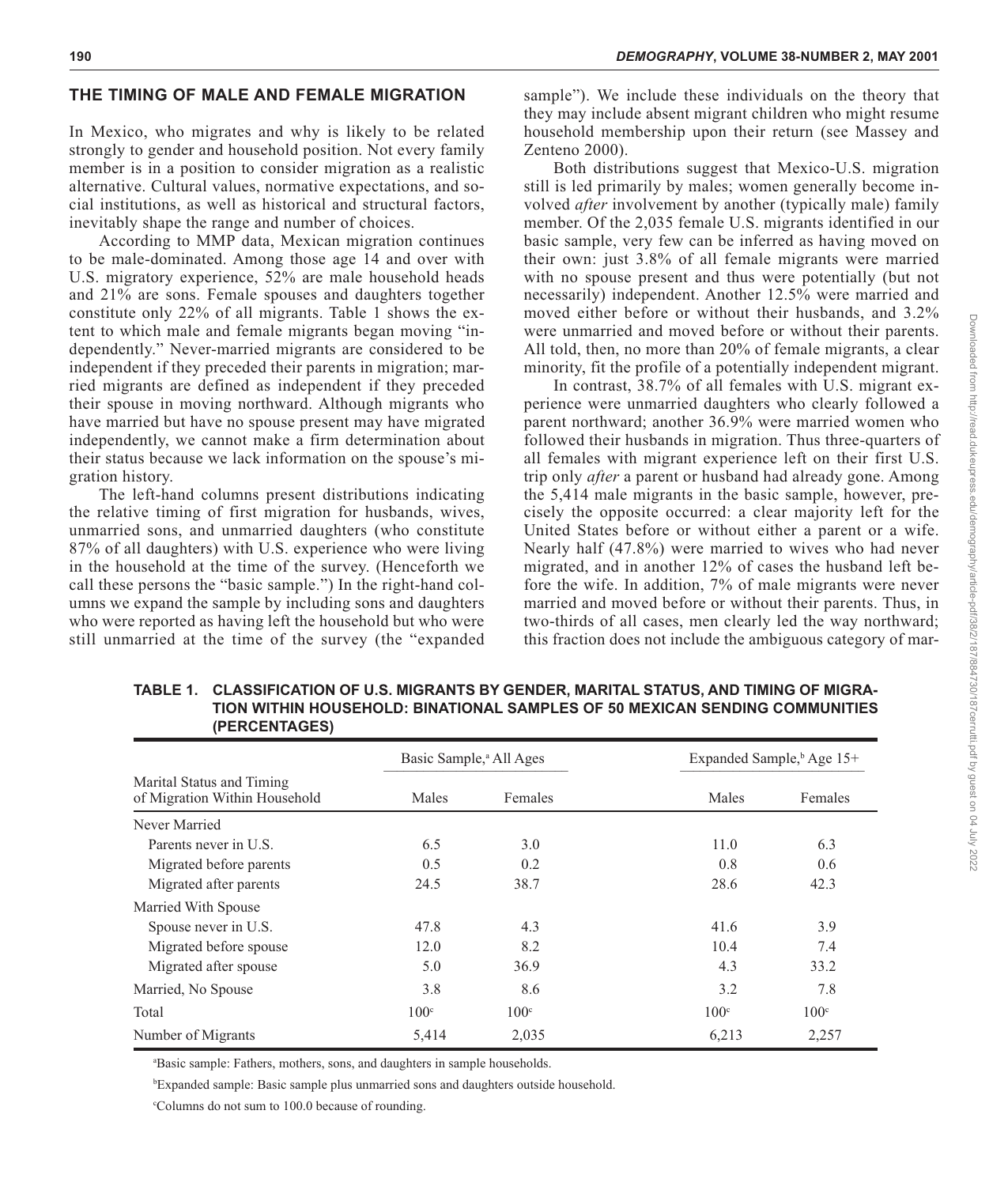ried men with no spouse present (who potentially add another 3.8% to the category of independent migrants).

Expansion of the sample captures more migrants, as we suspected it might, but in no way does it change the basic conclusion: in most households, males lead the way in international migration, whereas females follow either parents or husbands. Both distributions also reveal the parent-child bond as an important vector for transmitting migratory behavior for both genders. In the basic sample, one-quarter of all men and nearly 40% of all women with U.S. experience were introduced to international migration by a parent. This fact suggests that for many currently married migrants, the relevant issue of timing is not whether they migrated before their spouse, but whether they migrated before their marriage, presumably as members of their family of origin.

In Table 2 we cross-classify migrant husbands and wives by whether they began migrating before marriage and whether they migrated before their spouse. Although roughly three-quarters of all migrant husbands were married to nonmigrant wives, close to half of these men (34% out of 74%) began migrating before they were married, probably following a parent. Another 18.5% preceded their wives in migration, but again most of these (12.6% of 18.5%) began migrating before marriage. If we consider as clearly independent only those men who migrated after marriage and before their spouse or after marriage to a nonmigrant spouse, then we can say unambiguously that only 46% of married male migrants led the way northward. The remainder followed either wives or parents, mostly the latter.

The percentage of married women in the same two categories, however, sums only to 4.7%; this suggests that nearly all female moves are linked to a family member's prior movement. Among 61% of all wives with U.S. experience, the woman migrated after marriage and after her husband; in 14% of the cases the woman migrated after the husband but before marriage, suggesting introduction by a parent. When a wife preceded her husband in migration, the

great majority (15.2% out of 16.6%) had begun migrating before marriage, probably in response to parental migration. Thus, even though a minority of male migrants can be classified as unambiguously independent in moving northward, the proportion is still 10 times as great as observed among migrant women.

#### **DETERMINANTS OF MIGRATION BY HUSBANDS AND WIVES**

The results cited above suggest that Mexican migrant women follow rather than precede male relatives. Although a sizable number of males also begin migrating under family auspices, they tend to follow parents rather than spouses. These contrasting patterns suggest that the determinants of male and female migration may be quite different, a claim consistent with the limited work done to date.

To investigate more fully how the process of outmigration to the United States differs by gender, we estimate gender-specific models predicting the likelihood that husbands and wives left for the United States in the recent past. We coded the outcome as 1 if the person made a trip to the United States in the three years before the survey, and 0 otherwise. Respondents were considered to have "migrated" only if the trip was three months or longer; thus we excluded short visits for tourism.

We regressed this migration variable on indicators of general human capital (age, education, number of available family workers), migration-specific human capital (number of prior trips, duration of first trip, documentation), physical capital (home, land, and business ownership), and social capital (connections to various family members living in the United States and the percentage of persons age 15 and over who had ever been to the United States). In our model we controlled for community size using a set of dummy variables to indicate residence in a rural village (< 3,000 inhabitants), a small town  $(15,000)$ , a small city  $(100,000)$ , or a metropolitan area (100,000 or more). To avoid ambiguity

# **TABLE 2. TIMING OF MARRIAGE AND MIGRATION AMONG HUSBANDS AND WIVES: BINATIONAL SAMPLES OF 50 MEXI-CAN SENDING COMMUNITIES**

|                                                 | Timing of Migration With Respect to Spouse |                          |                       |               |       |  |  |
|-------------------------------------------------|--------------------------------------------|--------------------------|-----------------------|---------------|-------|--|--|
| Timing of Migration Among<br>Husbands and Wives | Migrated<br>Before Spouse                  | Migrated<br>After Spouse | Spouse<br>Not Migrant | Total<br>N    |       |  |  |
| Husbands (Percentages)                          |                                            |                          |                       |               |       |  |  |
| Migrated before marriage                        | 12.6                                       | 3.8                      | 33.7                  |               |       |  |  |
| Migrated after marriage                         | 5.9                                        | 3.8                      | 40.3                  |               |       |  |  |
| Total                                           | 18.5                                       | 7.6                      | 74.0                  | $100^{\rm a}$ | 3,367 |  |  |
| Wives (Percentages)                             |                                            |                          |                       |               |       |  |  |
| Migrated before marriage                        | 15.2                                       | 13.7                     | 5.2                   |               |       |  |  |
| Migrated after marriage                         | 1.4                                        | 61.2                     | 3.3                   |               |       |  |  |
| Total                                           | 16.6                                       | 74.9                     | 8.5                   | 100           | 986   |  |  |

a Row does not sum to 100.0 because of rounding.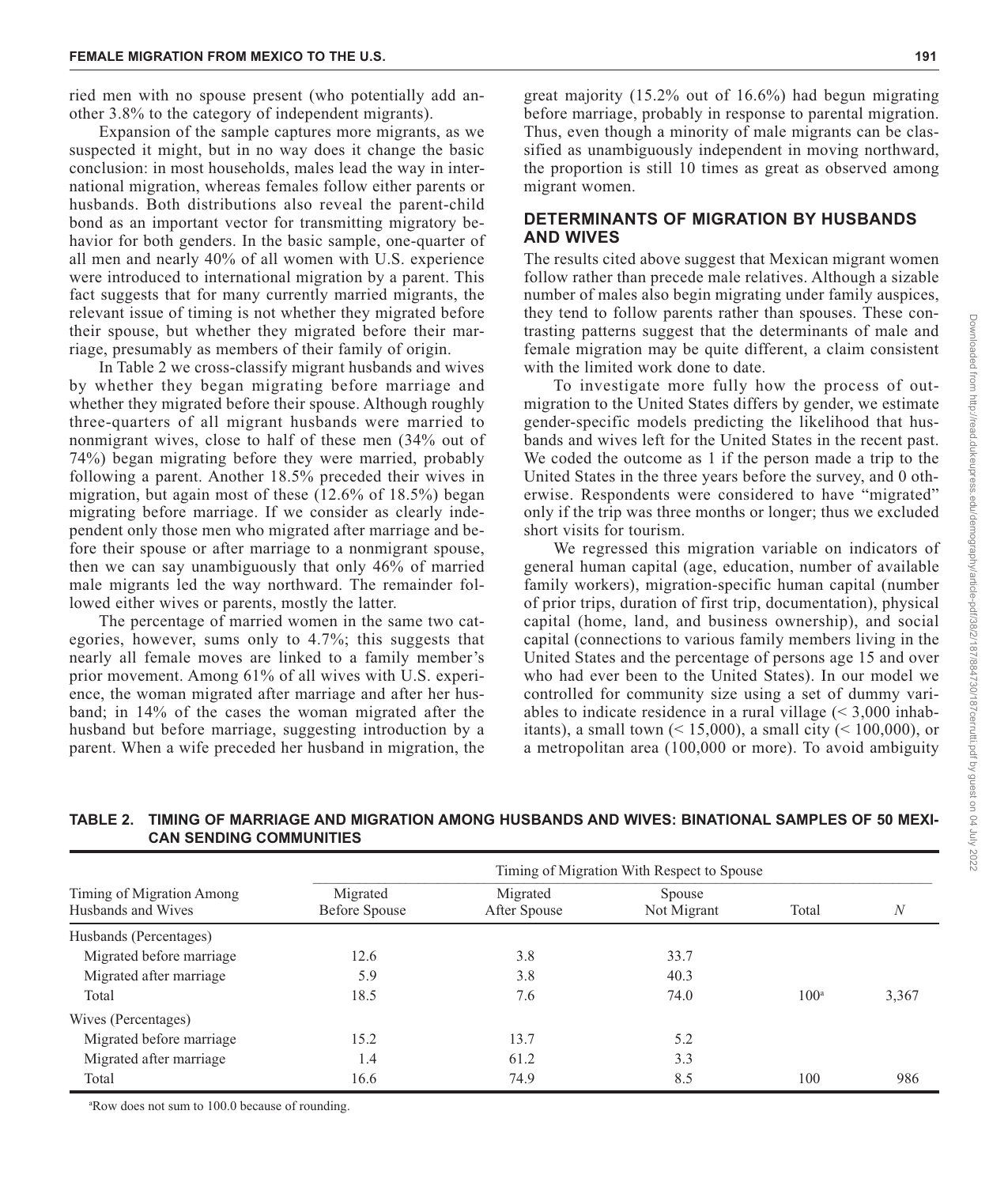about the direction of effects, we defined time-varying variables as of three years before the survey date.

We employed two different estimation strategies. First, we estimated a bivariate probit model that simultaneously predicted the out-migration of husbands and wives together, allowing for a correlation between the two decisions. This model does not impose a causal order on the husband's versus the wife's migration. Then, after examining this model, we reestimated separate equations for husbands and for wives, using standard logit models. In keeping with our earlier finding that wives typically follow their husbands in migration, we estimated the husband's migration equation first; then, given the husband's migration status, we predicted the wife's behavior.

Table 3 presents the bivariate probit model estimated for the basic sample. The rho coefficient of .547 indicates that husbands' and wives' migratory behaviors indeed are correlated, although the model itself imposes no causal order on the two decisions. Coefficients that are significant at the .05 level (with a two-way *t*-test) are marked with an asterisk; significant differences between husbands and wives are distinguished with a superscript. The relative frequency of superscripted coefficients in the table reveals the degree of difference between husbands' and wives' international migration processes.

In general, the odds of migration are lower for wives than for husbands (compare the intercepts) and they decline more sharply as age and education increase. Education exerts no significant effect on the likelihood of wives' migration, but the likelihood of husbands' out-migration decreases very sharply with increases in years of schooling. Although the odds of U.S. migration increase with the number of U.S. trips at about the same rate for husbands and for wives, the duration of the first trip acts more powerfully to lower the odds of migration for the wife than for the husband. If the first trip was long, wives generally were much less likely to migrate during the reference period. Although legal documentation (not surprisingly) raises the likelihood of outmigration for both husbands and wives, the effect for the latter is about 2.5 times greater than for the former. In a salient contrast, migration by wives is connected more strongly to the presence of family members in the United States than is migration by husbands—in particular, to the presence of sons and daughters and nieces and nephews. Similarly, wives' migration is unrelated to the size of the origin community, but among husbands migration is significantly lower in rural communities than elsewhere.

In the picture that generally emerges from the foregoing estimates, a husband's migration is determined substantially by factors more relevant to employment (human and social capital), whereas the wife's is related more strongly to family considerations (the prior migration of children, nieces, and nephews). The acquisition of documents is also more central in promoting wives' migration than husbands'.

These basic results do not change when we impose a causal order by assuming that the wife's movement is contingent on the prior movement by her husband (estimates available on request). The likelihood of a husband's migration still declines more sharply as age and education increase, and it is significantly lower in rural communities, whereas the wives' migration is determined more strongly by children's migration. Moreover, the possession of legal papers once again is more important in promoting female than male out-migration. The only real differences between the two sets of estimates (aside from the new term for spouse's migration) are that husbands' migration is related more strongly to the movement of siblings, and that wives' movement is related negatively to the prevalence of migration in the community. (Although not significant, the relationship for husbands is positive.)

As one would expect in view of earlier results, a wife's likelihood of migration is connected very strongly to her husband's movement. If a husband migrated during the reference period, we find a sharp increase in the likelihood that the wife would also migrate. Moreover, when we hold constant the wife's own documentation, the likelihood of her movement is increased quite strongly by the husband's documentation. In short, the process by which husbands are selected into U.S. migration have all the hallmarks of an economic decision connected to human and social capital, whereas the process by which wives are selected seems to be less economic and more social: it is connected to the prior movement of the husband, children, and other relatives and to the acquisition of documentation.

#### **DETERMINANTS OF MIGRATION BY SONS AND DAUGHTERS**

Although wives generally appear to conform to the profile of tied movers following husbands rather than acting as independent migrants, this is not necessarily the case for daughters. In Table 4 we consider the migratory behavior of unmarried sons and daughters. In this case, we have no strong a priori reason to assume that males necessarily precede females in migration; thus we employ a bivariate probit model that allows brothers' and sisters' decisions to be correlated and takes this fact into account in estimating their separate migration functions. To make the model estimable, we restrict attention to households in the basic sample that contain at least one son and one daughter. We then focus on the eldest child of each gender, and obtain 4,907 sibling pairs. Although this estimation strategy allows for a potential correlation between brothers' and sisters' migration, we prepared alternate estimates of separate logit models predicting the migration of *all* daughters and *all* sons. These, however, yielded essentially the same findings (available on request).

The rho coefficient of .384 indicates a moderate positive correlation between brothers' and sisters' migratory behavior, but significantly less than that between husbands and wives. We also find fewer differences in the determinants of migration between sons and daughters than between husbands and wives. Among unmarried children, gender differences thus appear to be milder; this point suggests that traditional role expectations are stronger when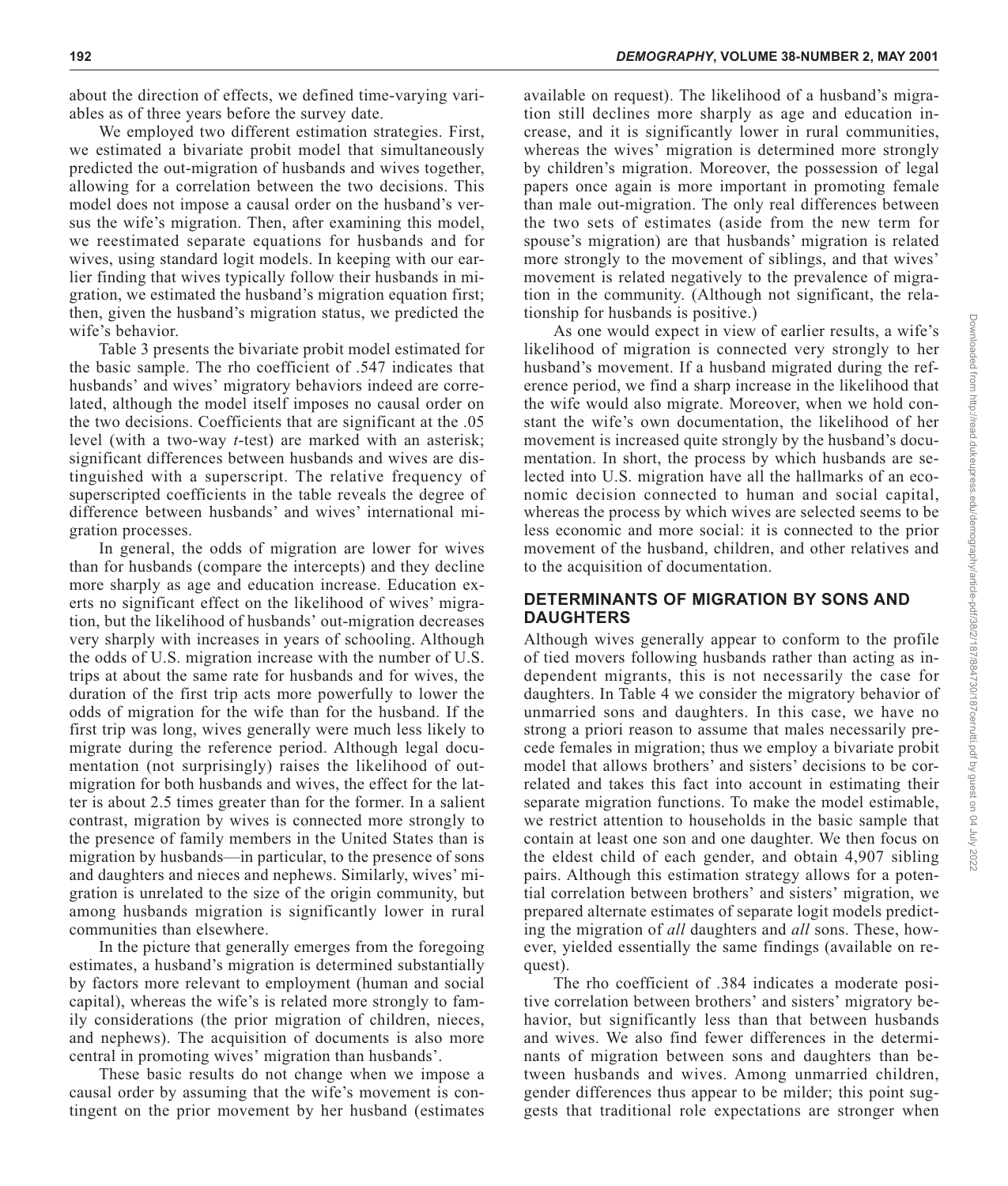# **TABLE 3. BIVARIATE PROBIT MODEL ESTIMATES PREDICTING THE LIKELIHOOD THAT HUSBANDS AND WIVES MIGRATED TO THE UNITED STATES (FOR AT LEAST THREE MONTHS) DURING THE PAST THREE YEARS: BINATIONAL SAMPLES OF 50 MEXICAN SENDING COMMUNITIES**

|                                  | Husbands              |                      | Wives                 |                      |
|----------------------------------|-----------------------|----------------------|-----------------------|----------------------|
| Independent Variable             | $\boldsymbol{b}$      | <b>SE</b>            | $\boldsymbol{b}$      | SE                   |
| General Human Capital            |                       |                      |                       |                      |
| Age                              |                       |                      |                       |                      |
| < 25                             |                       |                      |                       |                      |
| $25 - 34$                        | $-0.504*$             | 0.086                | $-0.665*$             | 0.114                |
| $35 - 44$                        | $-0.727*$             | 0.091                | $-0.887*$             | 0.134                |
| $45+$                            | $-1.480**$            | $0.098$ <sup>a</sup> | $-0.963**$            | $0.154^{\rm a}$      |
| Education                        |                       |                      |                       |                      |
| None                             |                       |                      |                       |                      |
| $< 6$ years                      | 0.030                 | 0.068                | $-0.066$              | 0.132                |
| 6 years                          | 0.100                 | 0.077                | $-0.073$              | 0.139                |
| $7-12$ years                     | $-0.198*$             | 0.087                | $-0.058$              | 0.156                |
| $13+$ years                      | $-0.571**$            | $0.127$ <sup>a</sup> | $-0.086$ <sup>a</sup> | 0.219a               |
| Workers per household member     | 0.125                 | 0.131                | 0.195                 | 0.245                |
| Migration-Specific Human Capital |                       |                      |                       |                      |
| Number of prior trips            | $0.073*$              | 0.004                | $0.092*$              | 0.016                |
| Duration of first trip           | $-0.005$ <sup>a</sup> | $0.006^{a}$          | $-0.055**$            | $0.013^a$            |
| Documented                       | $0.561**$             | $0.053^{\rm a}$      | 1.392**               | $0.098$ <sup>a</sup> |
| Physical Capital                 |                       |                      |                       |                      |
| Homeownership                    | 0.008                 | 0.048                | $-0.094$              | 0.091                |
| Landownership                    | $-0.049$              | 0.064                | $-0.179$              | 0.114                |
| Business ownership               | $-0.215*$             | 0.053                | $-0.224*$             | 0.099                |
| Social Capital                   |                       |                      |                       |                      |
| No. sons/daughters in U.S.       | $0.235**$             | $0.038$ <sup>a</sup> | $0.490**$             | $0.043^a$            |
| No. siblings in U.S.             | $0.114*$              | 0.016                | $0.113*$              | 0.026                |
| No. parents/uncles in U.S.       | 0.023                 | 0.012                | 0.010                 | 0.017                |
| No. nieces/nephews in U.S.       | $-0.015**$            | $0.004\mathrm{^a}$   | 0.001 <sup>a</sup>    | 0.006a               |
| No. other relatives in U.S.      | $0.014*$              | 0.007                | $0.018*$              | 0.002                |
| Prevalence of mig. in comm.      | 0.253                 | 0.397                | $-1.058$              | 0.711                |
| Community Size                   |                       |                      |                       |                      |
| Rural village                    |                       |                      |                       |                      |
| Small town                       | $0.308**$             | 0.077a               | $0.092$ <sup>a</sup>  | $0.131^{a}$          |
| Large city                       | $0.366**$             | 0.077a               | $0.055^{a}$           | $0.134$ <sup>a</sup> |
| Metro area                       | $0.330**$             | $0.087$ <sup>a</sup> | 0.074a                | $0.156^{\rm a}$      |
| Intercept                        | $-0.932**$            | $0.122^a$            | $-1.565**$            | $0.200$ <sup>a</sup> |
| Rho                              | $0.547*$              | 0.038                |                       |                      |
| Log-Likelihood                   | $-2,783.500*$         |                      |                       |                      |
| N                                | 7,290                 |                      |                       |                      |

a Significant differences between husbands and wives.

 $*_{p}$  < .05

women marry, although the less significant differences between sons and daughters also could indicate a generation effect.

Both sons and daughters display an inverted U-shape age profile; the odds of out-migration peak in the 18–24 age interval. The only difference is that the relative likelihood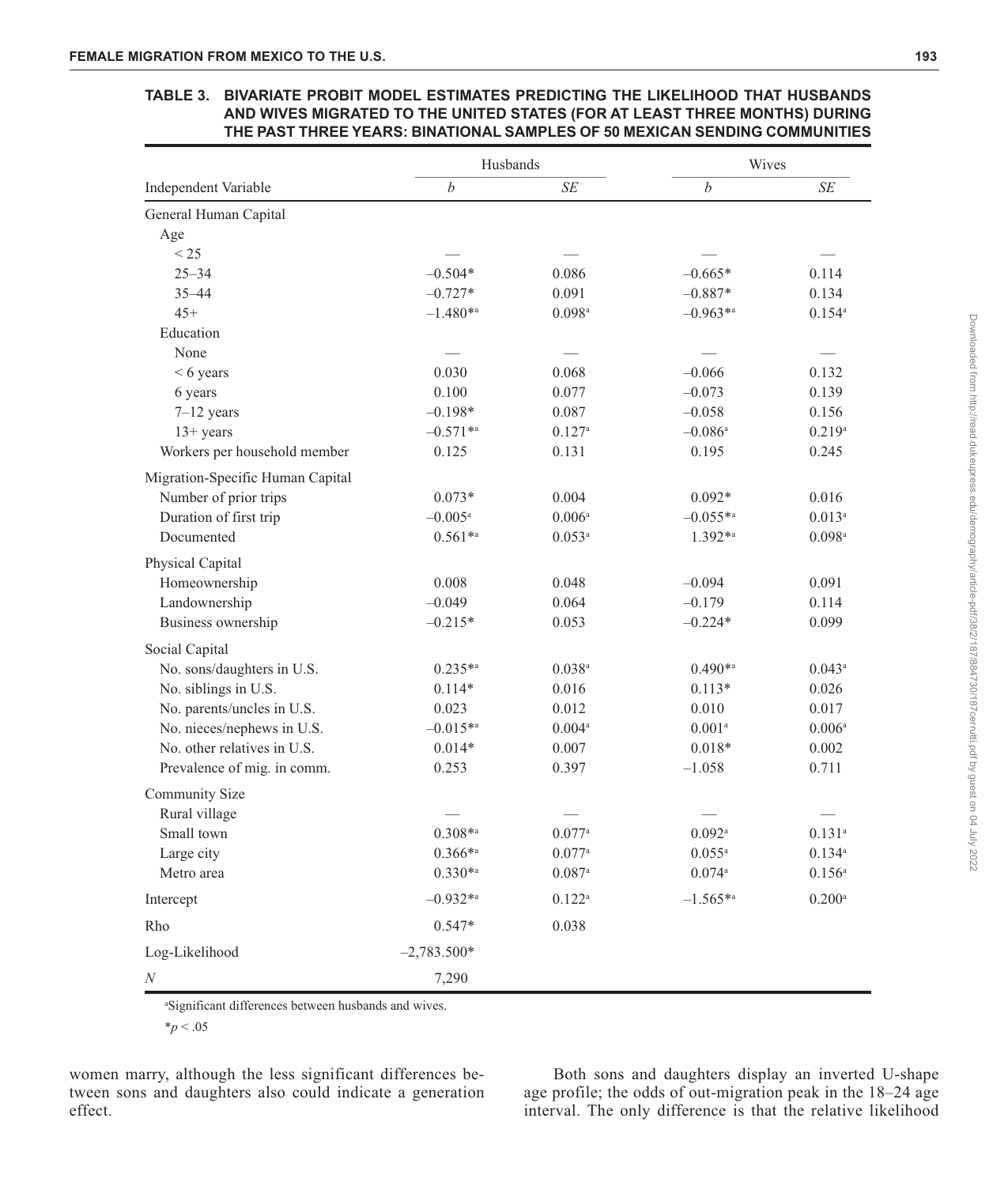|                                  | <b>Eldest Sons</b> |                      | <b>Eldest Daughters</b> |                      |
|----------------------------------|--------------------|----------------------|-------------------------|----------------------|
| Independent Variable             | $\boldsymbol{b}$   | SE                   | $\boldsymbol{b}$        | <b>SE</b>            |
| General Human Capital            |                    |                      |                         |                      |
| Age                              |                    |                      |                         |                      |
| < 14                             |                    |                      |                         |                      |
| $14 - 17$                        | $1.025**$          | 0.177a               | $0.438**$               | $0.223$ <sup>a</sup> |
| $18 - 24$                        | $1.643**$          | $0.171^{\rm a}$      | $1.071**$               | $0.215^a$            |
| $25+$                            | $1.117*$           | 0.180                | $0.850*$                | 0.220                |
| Education                        |                    |                      |                         |                      |
| None                             |                    |                      |                         |                      |
| $< 6$ years                      | $-0.106$           | 0.182                | $-0.440*$               | 0.234                |
| 6 years                          | 0.026              | 0.186                | $-0.219$                | 0.228                |
| $7-12$ years                     | $-0.294$           | 0.181                | $-0.302$                | 0.235                |
| $13+ years$                      | $-0.910*$          | 0.221                | $-0.723*$               | 0.315                |
| Workers per household member     | $0.748*$           | 0.189                | 0.552                   | 0.321                |
| Migration-Specific Human Capital |                    |                      |                         |                      |
| Number of prior trips            | $0.087*$           | 0.012                | $0.113*$                | 0.051                |
| Duration of first trip           | $-0.092**$         | $0.020$ <sup>a</sup> | $-0.165**$              | $0.036$ <sup>a</sup> |
| Documented                       | $1.363^{*a}$       | $0.106^{\rm a}$      | 1.961*a                 | $0.149$ <sup>a</sup> |
| Physical Capital                 |                    |                      |                         |                      |
| Homeownership                    | $-0.081**$         | $0.076^{\rm a}$      | $-0.329**$              | $0.121$ <sup>a</sup> |
| Landownership                    | $0.224*$           | 0.078                | 0.191                   | 0.123                |
| Business ownership               | $-0.164*$          | 0.077                | $-0.270*$               | 0.129                |
| Social Capital                   |                    |                      |                         |                      |
| Mother in U.S.                   | $0.774**$          | $0.130^{a}$          | $1.173**$               | $0.171$ <sup>a</sup> |
| Father in U.S.                   | $0.288**$          | 0.089a               | $0.022$ <sup>a</sup>    | $0.157$ <sup>a</sup> |
| No. aunts/uncles in U.S.         | $-0.030$           | 0.028                | 0.039                   | 0.042                |
| No. grandparents/uncles in U.S.  | 0.001              | 0.024                | 0.004                   | 0.033                |
| No. cousins in U.S.              | 0.005              | 0.007                | $-0.010$                | 0.010                |
| No. other relatives in U.S.      | 0.002              | 0.006                | 0.000                   | 0.008                |
| Prevalence of mig. in comm.      | 1.504*             | 0.612                | 0.396                   | 0.972                |
| Community Size                   |                    |                      |                         |                      |
| Rural village                    |                    |                      |                         |                      |
| Small town                       | 0.070              | 0.115                | 0.298                   | 0.211                |
| Large city                       | $0.336*$           | 0.113                | 0.367                   | 0.215                |
| Metro area                       | 0.223              | 0.123                | 0.194                   | 0.227                |
| Intercept                        | $-2.993*$          | 0.182                | $-2.850*$               | 0.282                |
| Rho                              | $0.384*$           | 0.060                |                         |                      |
|                                  | $-1,453.400*$      |                      |                         |                      |
| Log-Likelihood                   |                    |                      |                         |                      |
| $\boldsymbol{N}$                 | 4,907              |                      |                         |                      |

**TABLE 4. BIVARIATE PROBIT MODEL ESTIMATES PREDICTING THE LIKELIHOOD THAT ELDEST SONS AND DAUGHTERS MIGRATED TO THE UNITED STATES (FOR AT LEAST THREE MONTHS) DURING THE PAST THREE YEARS: BINATIONAL SAMPLES OF 50 MEXICAN SENDING COMMUNITIES**

a Significant differences between sons and daughters.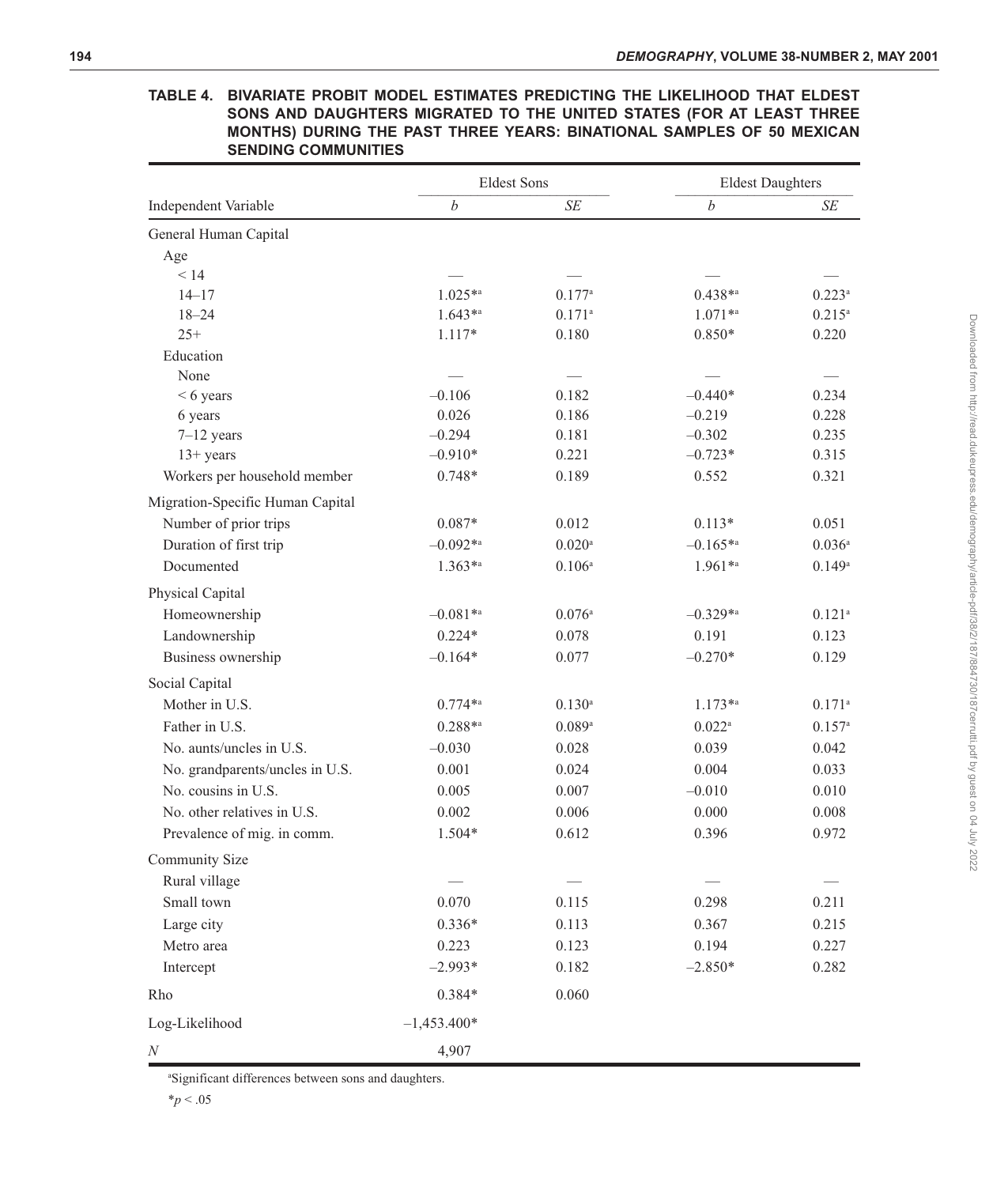of migration starts higher and peaks more sharply among males than among females. Unlike husbands and wives, moreover, sons and daughters display the same pattern of selection with respect to education. In addition, the odds of migration for both sexes are higher when they originate in a family that contains more workers relative to dependents; thus geographic diversification of the labor portfolio is a workable strategy.

The odds of out-migration increase for both sons and daughters as the number of prior trips rises. Indeed, the effect for daughters is slightly greater than for sons, although the difference is not significant. In contrast, the negative effect of first trip duration and the positive effect of documentation are stronger for daughters; in addition, the difference is significant in both cases. (The gender difference, however, is still smaller than observed between husbands and wives.) The contrasting effects of legal status probably reflect the perception (and the reality) that undocumented crossing is significantly more dangerous for women than for men because of the added risk of sexual violation.

A household's physical capital generally is more important in determining children's migration than that of their parents. Movement by both sons and daughters is reduced by homeownership and business ownership, although the negative effect of the former is significantly stronger for girls. Owning a house or a business may reduce the odds of migration by sons and daughters because ownership indicates a higher standard of living, and hence less need for migration by younger family members.

Having a migrant parent is also crucial in promoting both sons' and daughters' out-migration. As one might expect, however, having a migrant father is the dominant effect for sons, whereas having a migrant mother is the dominant effect for girls; this finding suggests that the parent-tochild transmission of migratory behavior is gender-specific. This result is particularly interesting because it accords with prior research that emphasizes the gendered nature of social networks (see Greenwell, Valdez, and DaVanzo 1997; Hagan 1998; Hondagneu-Sotelo 1994). The migration of both males and females is also predicted positively by the prevalence of U.S. migration in the community, although the effect is not significant for daughters. Thus sons and daughters generally evince similar patterns of outmigration, which is tied strongly to indicators of human and social capital; this finding suggests the possibility of common labor force motivations.

# **MIGRATION AND WORK**

Whereas 95% of men work when they migrate to the United States, international migration is associated less strongly with work among women, especially wives. Of wives who migrated to the United States during the three years preceding the survey, about half reported working on the trip; among migrant daughters age 15 or older, the proportion was two out of three. Although migrant women are significantly less likely than their male counterparts to migrate to work in the United States, their labor force participation rate in the

United States still is significantly higher than that observed in Mexico. Among women who had *not* migrated by the time of the survey, the age-adjusted rate of labor force participation was only 24%. Thus the act of female migration is clearly associated with a higher rate of labor force participation, even though the move itself may be strongly connected to life course factors. Among spouses who began migrating before marriage, two out of three participated in the U.S. labor market on their last trip; among those who began migrating after their husbands, the participation rate was only 50%. These data, however, do not make entirely clear whether employment is a significant motivation for female migration before the fact, or whether it emerges as a consequence of international migration.

In Table 5 we address this issue by estimating a multinomial logit model that predicts three possible outcomes for wives: no migration during the three years preceding the survey (the reference category), migration without work, and migration with work. If employment indeed is a motivation for a wife's migration, we expect migration involving U.S. work to be connected more strongly to human capital and less strongly to family indicators, in comparison with the equation predicting migration that does not involve work.

The picture for wives is not changed much by distinguishing moves that result in work from those that do not: we find relatively few differences between the two prediction equations. Although the coefficients for age are somewhat lower for migration without work than for migration with work, the overall age pattern does not differ greatly. The only two significant differences concern migration-specific human capital and social capital: the number of prior U.S. trips predicts migration with work more strongly than migration without work; and the number of siblings in the United States is related more strongly to migration without work than with work.

This pattern of differences hints that work may be a possible motivation for the wife's migration. The results, however, are not very convincing, especially when compared with those for daughters (see Table 6). Here we observe a sharp contrast in the determinants of U.S. migration with and without work. In general, daughters' migration for work is connected more strongly to age and number of trips; selectivity with respect to education is sharper, although the latter difference is not statistically significant. Similarly, migration for work is connected less strongly to the presence of the mother and other relatives in the United States. Duration of the first trip and business ownership have less effect in decreasing migration with work. (The effect of homeownership is also weaker for migration involving labor, but this effect is not significant.) This pattern of results suggests that employment is an a priori factor in the migration decisions of at least some daughters.

# **CONCLUSIONS**

Past research gave only limited attention to women's international migration. We remedy this situation by analyzing the migratory behavior of mothers and daughters in compari-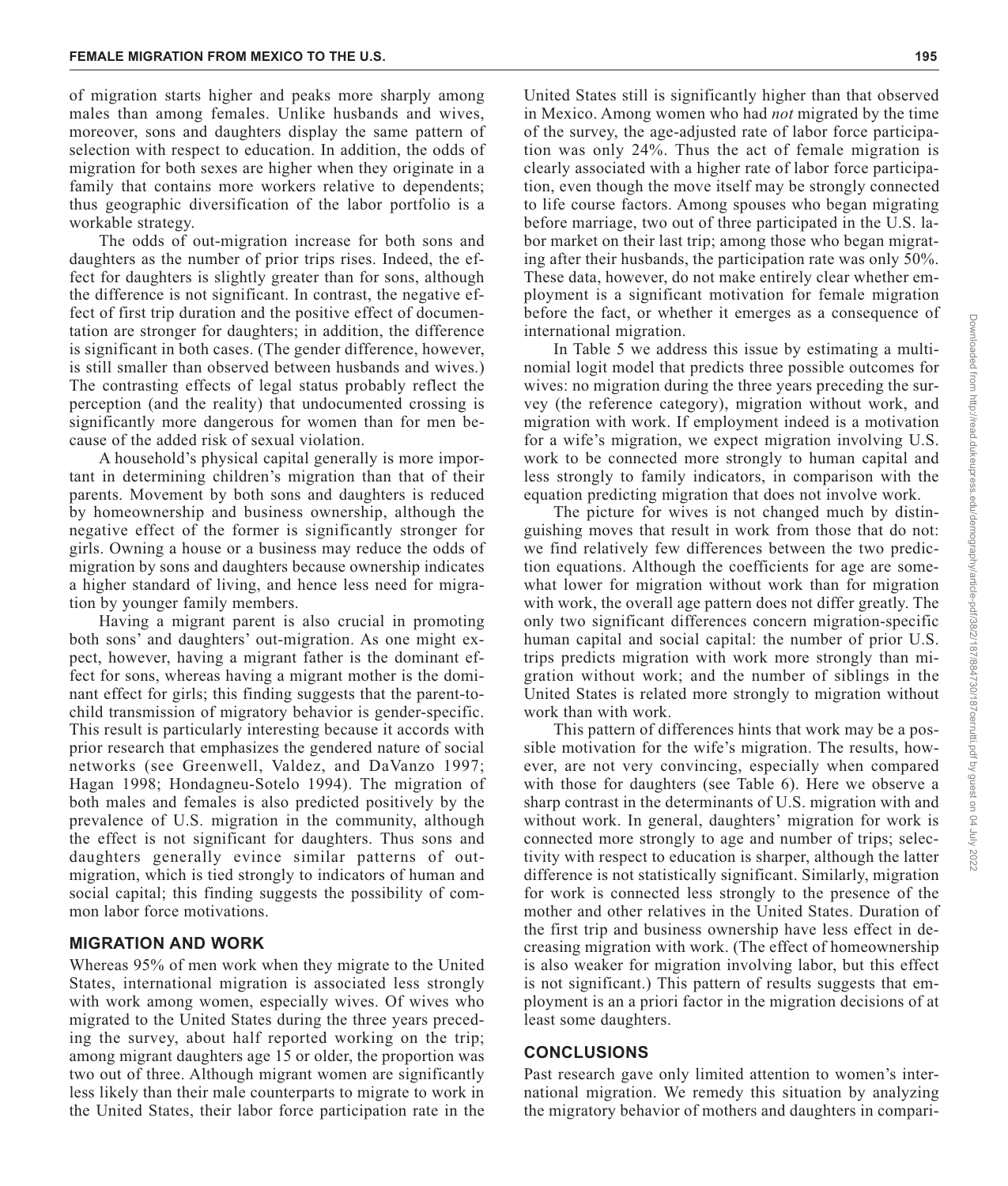|                                  | Wife Migrated to U.S.<br>Without Working |                      | Wife Migrated to U.S.<br>and Worked |                      |
|----------------------------------|------------------------------------------|----------------------|-------------------------------------|----------------------|
| Independent Variable             | $\boldsymbol{b}$                         | SE                   | b                                   | SE                   |
| General Human Capital            |                                          |                      |                                     |                      |
| Age                              |                                          |                      |                                     |                      |
| < 25                             |                                          |                      |                                     |                      |
| $25 - 34$                        | $-1.929**$                               | 0.294a               | $-1.246**$                          | $0.292$ <sup>a</sup> |
| $35 - 44$                        | $-2.412**$                               | $0.342^{\rm a}$      | $-1.564**$                          | 0.328a               |
| $45+$                            | $-2.192*$                                | 0.348                | $-2.491*$                           | 0.390                |
| Education                        |                                          |                      |                                     |                      |
| None                             |                                          |                      |                                     |                      |
| $< 6$ years                      | $-0.218$                                 | 0.345                | $-0.462$                            | 0.364                |
| 6 years                          | $-0.085$                                 | 0.365                | $-0.384$                            | 0.384                |
| $7-12$ years                     | $-0.355$                                 | 0.398                | $-0.196$                            | 0.399                |
| $13+$ years                      | $-0.509$                                 | 0.592                | $-0.196$                            | 0.540                |
| Workers per household member     | $-0.110$                                 | 0.651                | 1.049                               | 0.679                |
| Migration-Specific Human Capital |                                          |                      |                                     |                      |
| Number of prior trips            | $0.110^{*a}$                             | $0.041$ <sup>a</sup> | $0.202**$                           | $0.038$ <sup>a</sup> |
| Duration of first trip           | $-0.124*$                                | 0.030                | $-0.140*$                           | 0.032                |
| Documented                       | 2.920*                                   | 0.271                | $3.016*$                            | 0.274                |
| Physical Capital                 |                                          |                      |                                     |                      |
| Homeownership                    | $-0.332$                                 | 0.222                | $-0.156$                            | 0.225                |
| Landownership                    | $-0.215$                                 | 0.286                | $-0.477$                            | 0.303                |
| Business ownership               | $-0.232$                                 | 0.243                | $-0.776*$                           | 0.273                |
| Social Capital                   |                                          |                      |                                     |                      |
| No. sons/daughters in U.S.       | $1.081*$                                 | 0.108                | $0.913*$                            | 0.110                |
| No. siblings in U.S.             | $0.253^{*a}$                             | $0.061$ <sup>a</sup> | $0.123**$                           | $0.065^{\rm a}$      |
| No. parents/uncles in U.S.       | 0.002                                    | 0.042                | 0.019                               | 0.039                |
| No. nieces/nephews in U.S.       | 0.003                                    | 0.014                | 0.014                               | 0.014                |
| No. other relatives in U.S.      | $0.030*$                                 | 0.008                | $0.038*$                            | 0.007                |
| Prevalence of mig. in comm.      | $-1.211$                                 | 1.855                | $-4.115*$                           | 1.199                |
| Community Size                   |                                          |                      |                                     |                      |
| Rural village                    |                                          |                      |                                     |                      |
| Small town                       | 0.310                                    | 0.357                | 0.212                               | 0.345                |
| Large city                       | 0.285                                    | 0.368                | 0.102                               | 0.361                |
| Metro area                       | 0.017                                    | 0.425                | 0.268                               | 0.401                |
| Intercept                        | $-3.191*$                                | 0.523                | $-3.156*$                           | 0.536                |
| Log-Likelihood                   | $-1,756.980*$                            |                      |                                     |                      |
| $\boldsymbol{N}$                 | 7,302                                    |                      |                                     |                      |

## **TABLE 5. MULTINOMIAL LOGIT MODEL ESTIMATES PREDICTING THE MIGRATION OF WIVES TO WORK AND NOT TO WORK IN THE UNITED STATES: BINATIONAL SAMPLES OF 50 MEXI-CAN SENDING COMMUNITIES**

a Significant differences between equations.

 $*_{p}$  < .05

son with fathers and sons, placing the decisions of each within the broader context of the family and its network extensions. When we examined the relative timing of males'

and females' moves between Mexico and the United States, we found that women almost always followed other family members, either the husband or a parent. Only a tiny minor-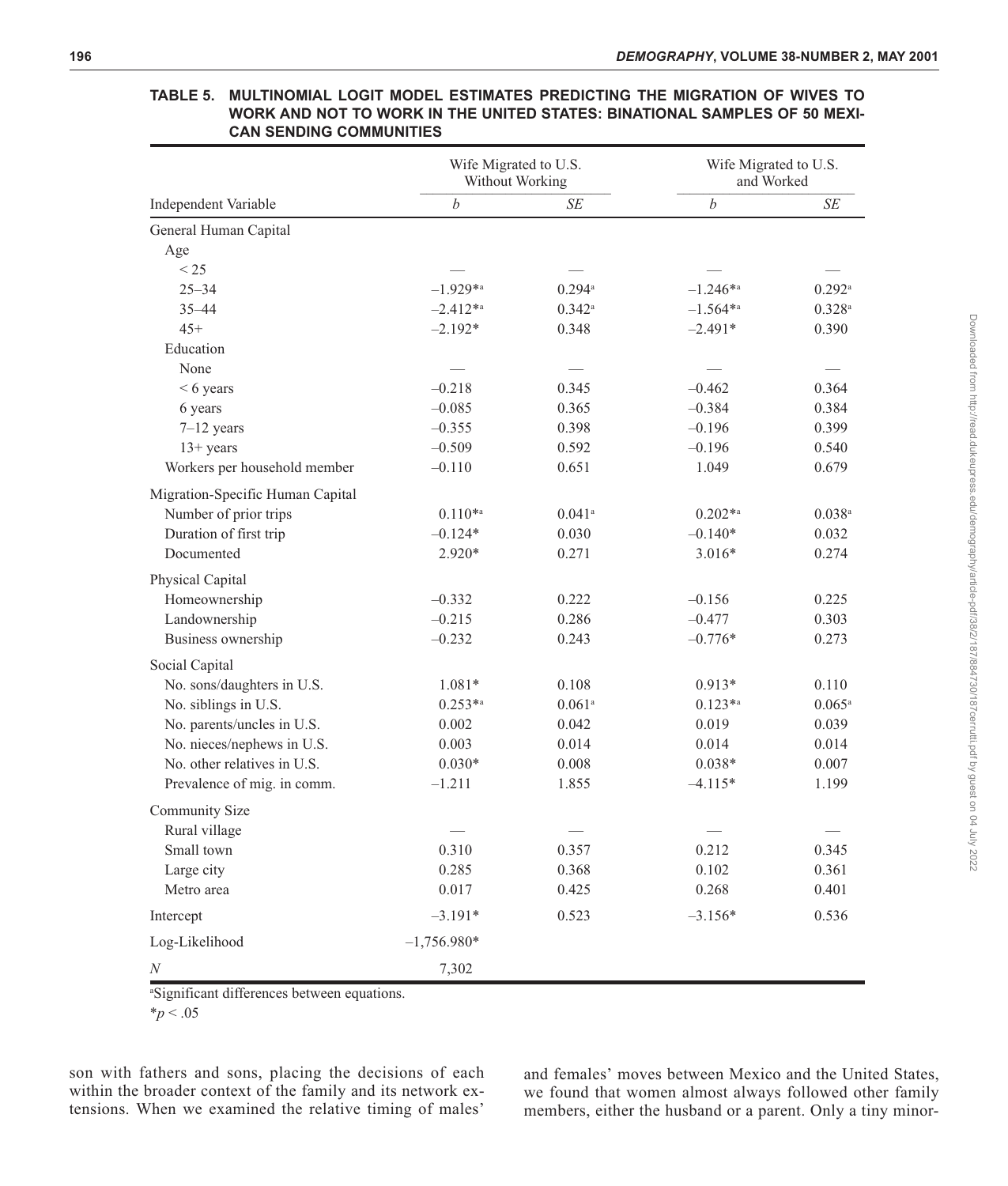|                                  | Daughter Migrated to U.S.<br>Without Working |                      | Daughter Migrated to U.S.<br>and Worked |                      |
|----------------------------------|----------------------------------------------|----------------------|-----------------------------------------|----------------------|
| Independent Variable             | $\boldsymbol{b}$                             | SE                   | $\boldsymbol{b}$                        | SE                   |
| General Human Capital            |                                              |                      |                                         |                      |
| Age                              |                                              |                      |                                         |                      |
| < 14                             |                                              |                      |                                         |                      |
| $14 - 17$                        | $-0.138$ <sup>a</sup>                        | $0.395^{\rm a}$      | $3.600*$                                | $0.636^{\rm a}$      |
| $18 - 24$                        | $0.813**$                                    | $0.341$ <sup>a</sup> | 4.807*a                                 | 0.619a               |
| $25+$                            | $0.516^{\rm a}$                              | $0.365^{\rm a}$      | $4.205**$                               | $0.625^{\rm a}$      |
| Education                        |                                              |                      |                                         |                      |
| None                             |                                              |                      |                                         |                      |
| $< 6$ years                      | $-1.188*$                                    | 0.289                | $-0.673$                                | 0.463                |
| 6 years                          | $-0.941*$                                    | 0.363                | $-0.548$                                | 0.444                |
| $7-12$ years                     | $-0.644$                                     | 0.341                | $-0.796$                                | 0.444                |
| $13+$ years                      | $-0.981$                                     | 0.515                | $-1.566*$                               | 0.578                |
| Workers per household member     | 1.664*                                       | 0.575                | $1.573*$                                | 0.562                |
| Migration-Specific Human Capital |                                              |                      |                                         |                      |
| Number of prior trips            | $-0.137$ <sup>a</sup>                        | $0.101$ <sup>a</sup> | $0.124**$                               | $0.066^{\rm a}$      |
| Duration of first trip           | $-0.509**$                                   | $0.071$ <sup>a</sup> | $-0.257**$                              | $0.055^{\rm a}$      |
| Documented                       | 4.952*                                       | 0.235                | 3.666*                                  | 0.291                |
| Physical Capital                 |                                              |                      |                                         |                      |
| Homeownership                    | $-0.755*$                                    | 0.204                | $-0.380$                                | 0.227                |
| Landownership                    | 0.335                                        | 0.247                | 0.161                                   | 0.242                |
| Business ownership               | $-0.784**$                                   | $0.240$ <sup>a</sup> | $-0.263$ <sup>a</sup>                   | $0.237$ <sup>a</sup> |
| Social Capital                   |                                              |                      |                                         |                      |
| Mother in U.S.                   | 2.508*a                                      | 0.273a               | 1.956*a                                 | $0.335^{a}$          |
| Father in U.S.                   | 0.027                                        | 0.245                | 0.030                                   | 0.301                |
| No. aunts/uncles in U.S.         | 0.066                                        | 0.069                | 0.111                                   | 0.088                |
| No. grandparents/uncles in U.S.  | $-0.078$                                     | 0.042                | 0.078                                   | 0.063                |
| No. cousins in U.S.              | $-0.028**$                                   | $0.014^{\rm a}$      | $0.008^{\rm a}$                         | $0.017^{a}$          |
| No. other relatives in U.S.      | $0.020**$                                    | $0.007$ <sup>a</sup> | $-0.022$ <sup>a</sup>                   | $0.017^{\rm a}$      |
| Prevalence of mig. in comm.      | $-0.672$                                     | 1.857                | 0.298                                   | 1.828                |
| Community Size                   |                                              |                      |                                         |                      |
| Rural village                    |                                              |                      |                                         |                      |
| Small town                       | $0.938*$                                     | 0.366                | 0.467                                   | 0.411                |
| Large city                       | 0.712                                        | 0.381                | 0.871                                   | 0.413                |
| Metro area                       | $-0.022$                                     | 0.449                | 0.714                                   | 0.448                |
| Intercept                        | $-5.568**$                                   | 0.409a               | $-9.004**$                              | 0.714a               |
| Log-Likelihood                   | $-1,923.150*$                                |                      |                                         |                      |
| N                                | 12.876                                       |                      |                                         |                      |

#### **TABLE 6. MULTINOMIAL LOGIT MODEL ESTIMATES PREDICTING THE MIGRATION OF DAUGHTERS TO WORK AND NOT TO WORK IN THE UNITED STATES: BINATIONAL SAMPLES OF 50 MEXICAN SENDING COMMUNITIES**

a Significant differences between equations.

\**p* < .05

ity of female migrants began migrating independently. Although males also were quite likely to be initiated into migration by a parent, they were far more likely than women to strike out on their own: nearly half of all male migrants left for the United States before or without either a wife or a parent. This analysis confirms the conventional wisdom that a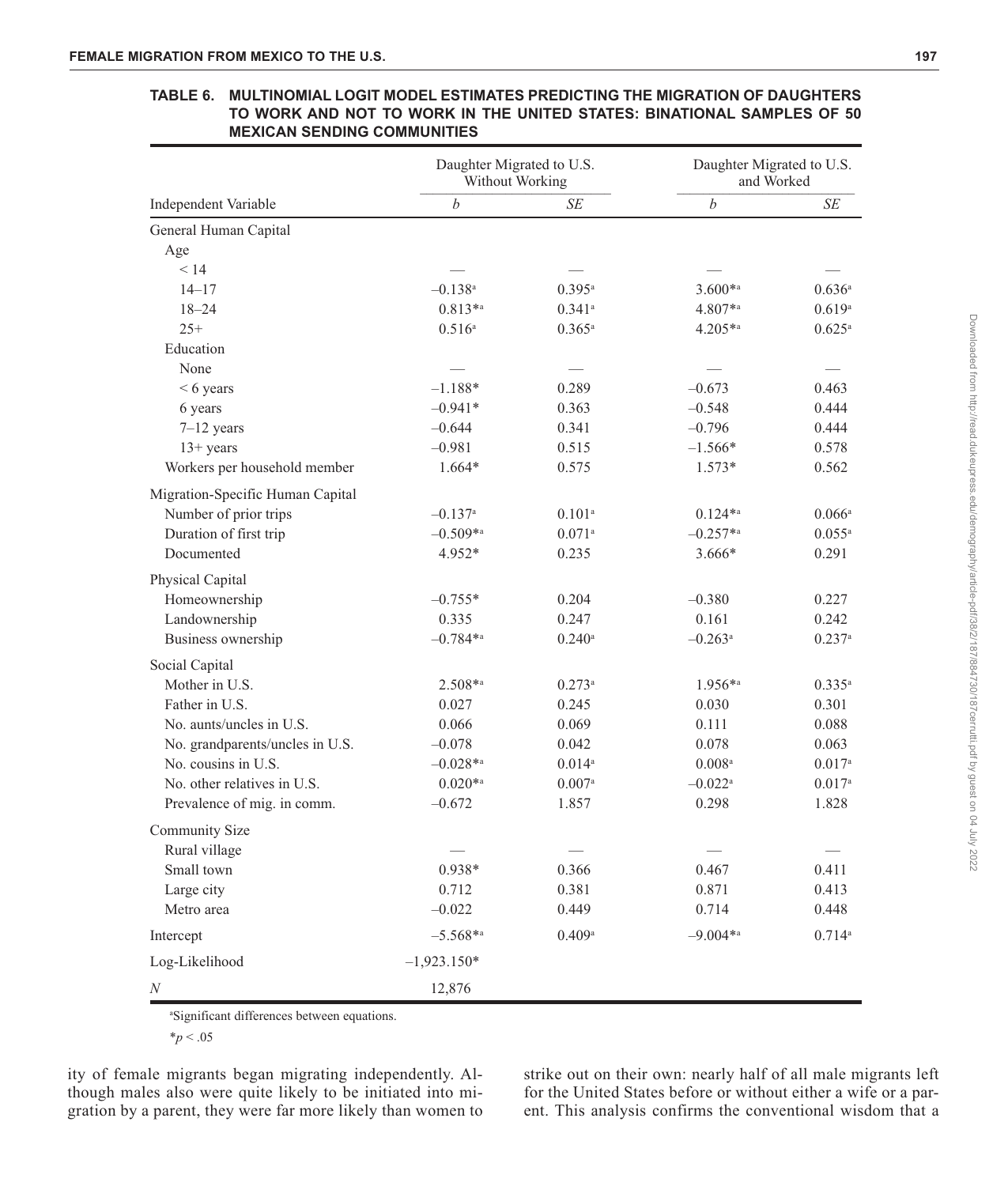This view was supported by our analysis of the determinants of U.S. migration among men and women. Fathers' and sons' migration was predicted strongly by indicators of human and social capital. Migration by mothers and daughters, however, was related more weakly to these indicators; it was predicted more strongly by family indicators (having sons, daughters, and siblings' children in the United States) and by documentation. (Possession of a green card is far more important in facilitating women's migration than men's.) This basic profile holds true whether one assumes that husbands' and wives' decisions are independent but correlated, or that wives' migration is contingent on prior migratory decisions made by husbands. Under the latter assumption, migration by the husband is a very strong predictor of out-migration by the wife. Moreover, the fact that a husband is documented greatly increases the odds that the wife will migrate, when her own documentation status is held constant.

Even though the initial motivation for female migration may relate to family rather than labor force considerations, a job may become relevant after the fact; and work may be a motivation for moving, even if it is not the primary motivation. To consider these possibilities, we estimated additional models predicting female migration to the United States as a trichotomous outcome: no migration, migration without work, and migration with work. This operation yielded little evidence that migrant wives were motivated significantly by labor force considerations. Among married women, migration with work and migration without work were equally unconnected to human capital and were connected more strongly to family considerations. In contrast, unmarried daughters' migration was more clearly identifiable as a labor force process. For these women, the determinants of migration with work closely resembled the pattern observed among sons, and differed significantly from that of wives and daughters migrating without work. That is, when a daughter's migration involved work, it was connected closely to indicators of human and social capital, and was related less closely to family considerations.

In sum, we find that Mexicans are selected into U.S. migration by a highly gendered process. Men generally become international migrants through one of two avenues: either they are introduced to the experience by a parent, usually a father, or they migrate independently, drawing on whatever human and social capital they possess to undertake the move and find work. In the great majority of cases, employment is the primary motivation for the move.

Women, like men, generally become international migrants through one of two avenues. The first is the same as for men: they are introduced to the experience by a parent, in many cases the mother rather than the father. The second avenue, however, is quite different: they become migrants by following their spouse, something quite rare among men. Among wives, labor force participation may ensue, but apparently the decision to move stems more from family than from work considerations. Among daughters, however, international migration appears in many cases to be part of a broader labor market strategy, formulated either by the family or by the daughter herself. Moreover, when these daughters grow up and marry, they remain more likely to migrate and to participate in the labor force.

Although our analysis suggests that family considerations still are prominent in the *initiation* of female migration, especially among wives, female labor force participation may be more important in individual and family migration decisions about whether to continue migrating, whether to settle in the United States, and whether to remit money and invest at home, or how much. We leave the investigation of these important issues for future studies and other researchers.

# **REFERENCES**

- Becker, G.S. 1991. *A Treatise on the Family.* Cambridge, MA: Harvard University Press.
- Borjas, G.J. 1989. "Economic Theory and International Migration*.*" *International Migration Review* 23:457–85.
- ———. 1990. *Friends or Strangers: The Impact of Immigrants on the U.S. Economy*. New York: Basic Books.
- ———. 1994. "The Economics of Immigration." *Journal of Economic Literature* 32:667–717.
- Brettell, C.B. and R.J. Simon. 1986. "Immigrant Women: An Introduction." Pp. 3–20 in *International Migration: The Female Experience,* edited by R.J. Simon and C.B. Brettel. Totowa, NJ: Rowman and Allanheld.
- Chavez, L.R. 1992. *Shadowed Lives: Undocumented Immigrants in American Society*. Fort Worth: Harcourt Brace Jovanovich.
- Chavez, L.R., F.A. Hubbell, S.I. Mishra, and R. Burciaga Valdez. 1997. "Undocumented Latina Immigrants in Orange County, California: A Comparative Analysis." *International Migration Review* 31:88–107.
- Donato, K. 1993. "Current Trends and Patterns of Female Migration: Evidence From Mexico." *International Migration Review* 27:748–71.
- Donato, K. and S.M. Kanaiaupuni. 2000. "Poverty, Demographic Change, and the Migration of Mexican Women to the U.S." Pp. 217–42 in *Women's Position and Demographic Change,* edited by N. Federici, K.O, Mason, and S. Sogner. Oxford: Oxford University Press.
- Durand, J., D.S. Massey, and R. Zenteno. 2001. "Mexican Immigration to the United States: Continuities and Changes." *Latin American Research Review* 36:107–27.
- Espinosa, K.E. 1997. "Helping Hands: Social Capital and the Undocumented Migration of Mexican Men to the United States." PhD dissertation, Department of Sociology, University of Chicago.
- Espinosa, K.E. and D.S. Massey. 1997. "Undocumented Migration and the Quantity and Quality of Social Capital." *Soziale Welt*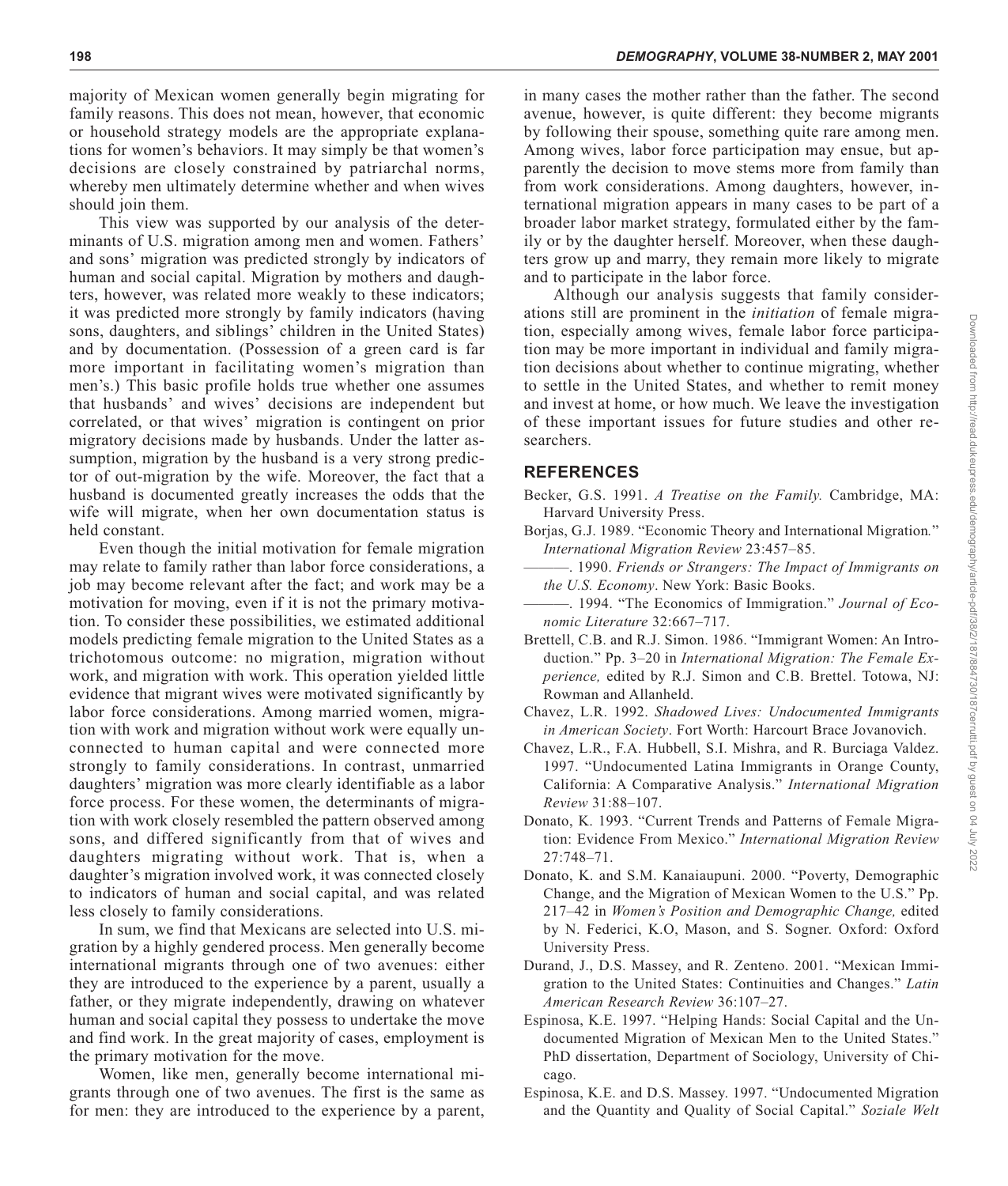$12:141-62$ .

- Gilbertson, G. 1995. "Women's Labor and Enclave Employment: The Case of Dominican and Columbian Women in New York City." *International Migration Review* 29:157–71.
- Goldring, L. 1996. "Gendered Memory: Constructions of Rurality Among Mexican Transnational Migrants." Pp. 303–29 in *Creating the Countryside: The Politics of Rural and Environmental Discourse,* edited by E.M. DuPuis and P. Vandergeest. Philadelphia: Temple University Press.
- Gonzalez de la Rocha, M. 1994*. The Resources of Poverty: Women and Survival in a Mexican City.* Oxford: Blackwell.
- Goodman, L. 1961. "Snowball Sampling." *Annals of Mathematical Statistics* 32:117–51.
- Grasmuck, S. and R. Grosfoguel. 1997. "Geopolitics, Economic Niches, and Gendered Social Capital Among Caribbean Immigrants in New York." *Sociological Perspectives* 40:339–64.
- Grasmuck, S. and P.R. Pessar. 1991*. Between Two Islands: Dominican International Migration*. Berkeley: University of California Press.
- Greenwell, L., R.B. Valdez, and J. DaVanzo. 1997. "Social Ties, Wages, and Gender in the Study of Salvadorean and Pilipino Immigrants in Los Angeles." *Social Science Quarterly* 78:559– 78.
- Hagan, J.M. 1998. "Social Networks, Gender, and Immigrant Incorporation: Resources and Constraints." *American Sociological Review* 63:55–67.
- Hondagneu-Sotelo, P. 1992. "Overcoming Patriarchal Constraints: The Reconstruction of Gender Relations Among Mexican Immigrant Women and Men." *Gender and Society* 6:393–415.
- ———. 1994. *Gendered Transitions: Mexican Experiences of Immigration*. Berkeley: University of California Press.
- Hondagneu-Sotelo, P. and E. Avila. 1997. "I'm Here, but I'm There: The Meanings of Latina Transnational Motherhood." *Gender and Society* 11:548–70.
- Kanaiaupuni, S.M. 1995. "Why Gender Matters: The Migration Decision of Mexican Men and Women." Presented at the annual meetings of the American Sociological Association, August 19– 25, Washington, DC.
- Kossoudji, S. and S.I. Ranney. 1984. "The Labor Market Experience of Female Migrants: The Case of Temporary Mexican Migration to the U.S." *International Migration Review* 18:1120–43.
- Massey, D.S. 1987. "The Ethnosurvey in Theory and Practice." *International Migration Review* 21:1498–22.
- ———. 1999. "When Surveys Fail: An Alternative Approach to Studying Illegal Migration." Pp. 145–60 in *The Science of the Self-Report: Implications for Research and Practice,* edited by A.A. Stone, J.S. Turkkan, C.A. Bachrach, J.B. Jobe, M.S. Kurtzman, and V.S. Cain. Mahwah, NJ: Erlbaum.
- Massey, D.S., R. Alarcón, J. Durand, and H. González. 1987. *Return to Aztlan: The Social Process of International Migration From Western Mexico*. Berkeley: University of California Press.
- Massey, D.S. and M. Cerrutti. Forthcoming. "Trends in Mexican Migration to the United States: 1965–1995." *Population Research and Policy Review*.
- Massey, D.S. and K.E. Espinosa. 1997. "What's Driving Mexico-U.S. Migration? A Theoretical, Empirical, and Policy Analysis." *American Journal of Sociology* 102:939–99.
- Massey, D.S., L.P. Goldring, and J. Durand. 1994. "Continuities in Transnational Migration: An Analysis of 19 Mexican Communities." *American Journal of Sociology* 99:1492–533.
- Massey, D.S. and R. Zenteno. 2000. "A Validation of the Ethnosurvey: The Case of Mexico-U.S. Migration." *International Migration Review* 34:765–92.
- Ortiz, V. 1996. "Migration and Marriage Among Puerto Rican Women." *International Migration Review* 30:460–85.
- Pedrazza, S. 1991. "Women and Migration: The Social Consequences of Gender." *Annual Review of Sociology* 17:303–28.
- Pessar, P.R. 1984. "The Linkage Between the Household and Workplace of Dominican Women in the U.S." *International Migration Review* 18:1188–211.
- Ranney, S. and S. Koussoudji. 1983. "Profiles of Temporary Mexican Labor Migrants to the United States." *Population and Development Review* 9:475–91.
- Reichert, J.S. and D.S. Massey. 1979. "Patterns of Migration From a Central Mexican Town to the United States: A Comparison of Legal and Illegal Migrants." *International Migration Review* 13:599–623.
- ———. 1980. "History and Trends in U.S.-Bound Migration From a Mexican Town." *International Migration Review* 14:475–91.
- Repak, T.A. 1995. *Waiting on Washington: Central American Workers in the Nation's Capital*. Philadelphia: Temple University Press.
- Riley, N.E. and R.W. Gardner. 1993. "Migration Decisions: The Role of Gender." Pp. 195–206 in *Internal Migration of Women in Developing Countries*. New York: United Nations.
- Roldan, M. 1988. "Renegotiating the Marital Contract: Intrahousehold Patterns of Money Allocation and Women's Subordination Among Domestic Outworkers in Mexico City." Pp. 229–47 in *A Home Divided: Women and Income in the Third World,* edited by D. Dwyer and J. Bruce. Stanford: Stanford University Press.
- Simon, R.J. and M. Corona DeLey. 1986. "Undocumented Mexican Women: Their Work and Personal Experiences." Pp. 114– 32 in *International Migration: The Female Experience,* edited by R.J. Simon and C.B. Brettel. Totowa, NJ: Rowman and Allanheld.
- Sjaastad, L.A. 1962. "The Costs and Returns of Human Migration." *Journal of Political Economy* 70S:80–93.
- Stark, O. 1991. *The Migration of Labor*. Cambridge, UK: Basil Blackwell.
- Taylor, J.E. 1986. "Differential Migration, Networks, Information and Risk." Pp. 147–71 in *Migration Theory, Human Capital and Development,* edited by O. Stark. Greenwich, CT: JAI.
- ———. 1987. "Undocumented Mexico-U.S. Migration and the Returns to Households in Rural Mexico." *American Journal of Agricultural Economics* 69:626–38.
- Tilly, C. and C.H. Brown. 1967. "On Uprooting, Kinship, and the Auspices of Migration." *International Journal of Comparative Sociology* 8:139–64.
- Tilly, L. and J.W. Scott. 1978. *Women Work and Family*. New York: Holt, Rinehart and Winston.
- Todaro, M.P. 1976. *Internal Migration in Developing Countries*. Geneva: International Labor Office.
- Todaro, M.P. and L. Maruszko. 1987. "Illegal Migration and U.S.